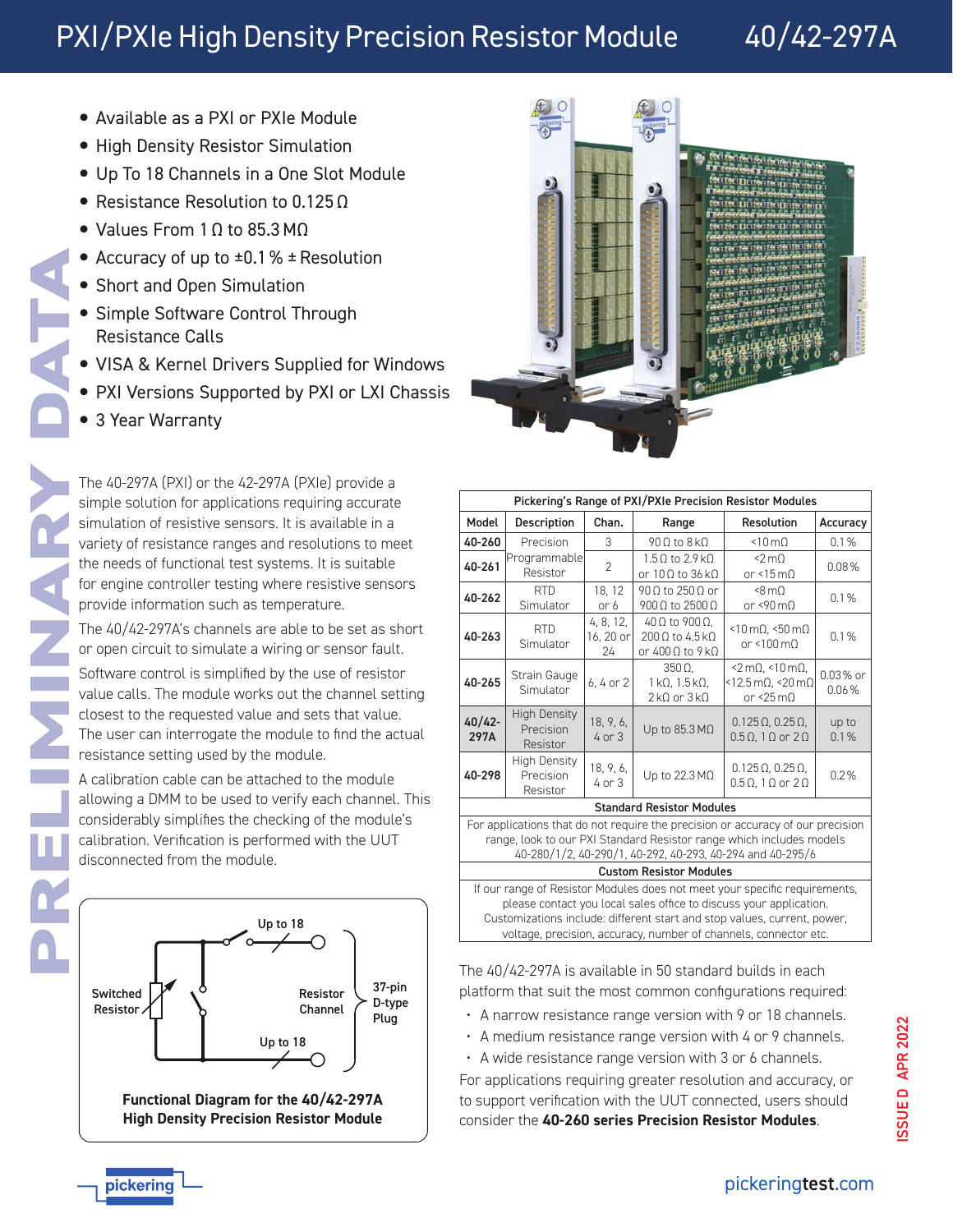

**Soft Front Panel for Precision Resistor Modules**

| <b>PXI/PXIe Part Number</b>              |           |                    |            | <b>Resistance Range</b> |              |                 |             |       |                   |
|------------------------------------------|-----------|--------------------|------------|-------------------------|--------------|-----------------|-------------|-------|-------------------|
| (Number of Channels)                     | $1\Omega$ | 100<br>$100\Omega$ | $1k\Omega$ | $10k\Omega$             | $100k\Omega$ | 1M <sub>Ω</sub> | $10M\Omega$ | 100MΩ | <b>Resolution</b> |
|                                          |           |                    |            |                         |              |                 |             |       |                   |
| 40/42-297A-010 (18) 40/42-297A-110 (9)   |           |                    |            |                         |              |                 |             |       | $0.125 \Omega$    |
| 40/42-297A-011 (18) 40/42-297A-111 (9)   |           |                    |            |                         |              |                 |             |       | $0.25 \Omega$     |
| 40/42-297A-012 (18) 40/42-297A-112 (9)   |           |                    |            |                         |              |                 |             |       | $0.5 \Omega$      |
| 40/42-297A-013 (18) 40/42-297A-113 (9)   |           |                    |            |                         |              |                 |             |       | $1\Omega$         |
| 40/42-297A-014 (18) 40/42-297A-114 (9)   |           |                    |            |                         |              |                 |             |       | $2\Omega$         |
| 40/42-297A-015 (18) 40/42-297A-115 (9)   |           |                    |            |                         |              |                 |             |       | $4\Omega$         |
| 40/42-297A-016 (18) 40/42-297A-116 (9)   |           |                    |            |                         |              |                 |             |       | $8\Omega$         |
| 40/42-297A-020 (9) 40/42-297A-120 (4)    |           |                    |            |                         |              |                 |             |       | $0.125 \Omega$    |
| 40/42-297A-121 (4)<br>40/42-297A-021 (9) |           |                    |            |                         |              |                 |             |       | $0.25 \Omega$     |
| 40/42-297A-022 (9) 40/42-297A-122 (4)    |           |                    |            |                         |              |                 |             |       | $0.5 \Omega$      |
| 40/42-297A-023 (9) 40/42-297A-123 (4)    |           |                    |            |                         |              |                 |             |       | $1 \Omega$        |
| 40/42-297A-024 (9)<br>40/42-297A-124 (4) |           |                    |            |                         |              |                 |             |       | $2\Omega$         |
| 40/42-297A-025 (9) 40/42-297A-125 (4)    |           |                    |            |                         |              |                 |             |       | $4\Omega$         |
| 40/42-297A-026 (9) 40/42-297A-126 (4)    |           |                    |            |                         |              |                 |             |       | $8\Omega$         |
| 40/42-297A-030 (9)<br>40/42-297A-130 (4) |           |                    |            |                         |              |                 |             |       | $0.125 \Omega$    |
| 40/42-297A-031 (9)<br>40/42-297A-131 (4) | -------   |                    |            |                         |              |                 |             |       | $0.25 \Omega$     |
| 40/42-297A-032 (9)<br>40/42-297A-132 (4) |           |                    |            |                         |              |                 |             |       | $0.5 \Omega$      |
| 40/42-297A-033 (9)<br>40/42-297A-133 (4) |           |                    |            |                         |              |                 |             |       | $1\Omega$         |
| 40/42-297A-034 (9)<br>40/42-297A-134 (4) |           |                    |            |                         |              |                 |             |       | $2\Omega$         |
| 40/42-297A-035 (9)<br>40/42-297A-135 (4) |           |                    |            |                         |              |                 |             |       | $4\Omega$         |
| 40/42-297A-036 (9)<br>40/42-297A-136 (4) |           |                    |            |                         |              |                 |             |       | $8\Omega$         |
| 40/42-297A-140 (3)<br>40/42-297A-040 (6) |           |                    |            |                         |              |                 |             |       | $0.125 \Omega$    |
| 40/42-297A-041 (6)<br>40/42-297A-141 (3) |           |                    |            |                         |              |                 |             |       | $0.25 \Omega$     |
| 40/42-297A-042 (6)<br>40/42-297A-142 (3) |           |                    |            |                         |              |                 |             |       | $0.5 \Omega$      |
| 40/42-297A-043 (6)<br>40/42-297A-143 (3) |           |                    |            |                         |              |                 |             |       | $1 \Omega$        |
| 40/42-297A-044 (6)<br>40/42-297A-144 (3) |           |                    |            |                         |              |                 |             |       | $2\Omega$         |
| 40/42-297A-145 (3)<br>40/42-297A-045 (6) |           |                    |            |                         |              |                 |             |       | $4\Omega$         |
| 40/42-297A-146 (3)<br>40/42-297A-046 (6) |           |                    |            |                         |              |                 |             |       | 80                |
| 40/42-297A-150 (3)<br>40/42-297A-050 (6) |           |                    |            |                         |              |                 |             |       | $0.125 \Omega$    |
| 40/42-297A-051 (6)<br>40/42-297A-151 (3) |           |                    |            |                         |              |                 |             |       | $0.25 \Omega$     |
| 40/42-297A-052 (6)<br>40/42-297A-152 (3) |           |                    |            |                         |              |                 |             |       | $0.5 \Omega$      |
| 40/42-297A-053 (6)<br>40/42-297A-153 (3) |           |                    |            |                         |              |                 |             |       | $1\Omega$         |
| 40/42-297A-054 (6) 40/42-297A-154 (3)    |           |                    |            |                         |              |                 |             |       | $2\Omega$         |
| 40/42-297A-055 (6)<br>40/42-297A-155 (3) |           |                    |            |                         |              |                 |             |       | $4\Omega$         |
| 40/42-297A-156 (3)<br>40/42-297A-056 (6) |           |                    |            |                         |              |                 |             |       | $8\Omega$         |
|                                          |           |                    |            |                         |              |                 |             |       |                   |
|                                          |           |                    |            |                         |              |                 |             |       |                   |

**Graphical Representation of the 40/42-297A Precision Resistor Module Range**

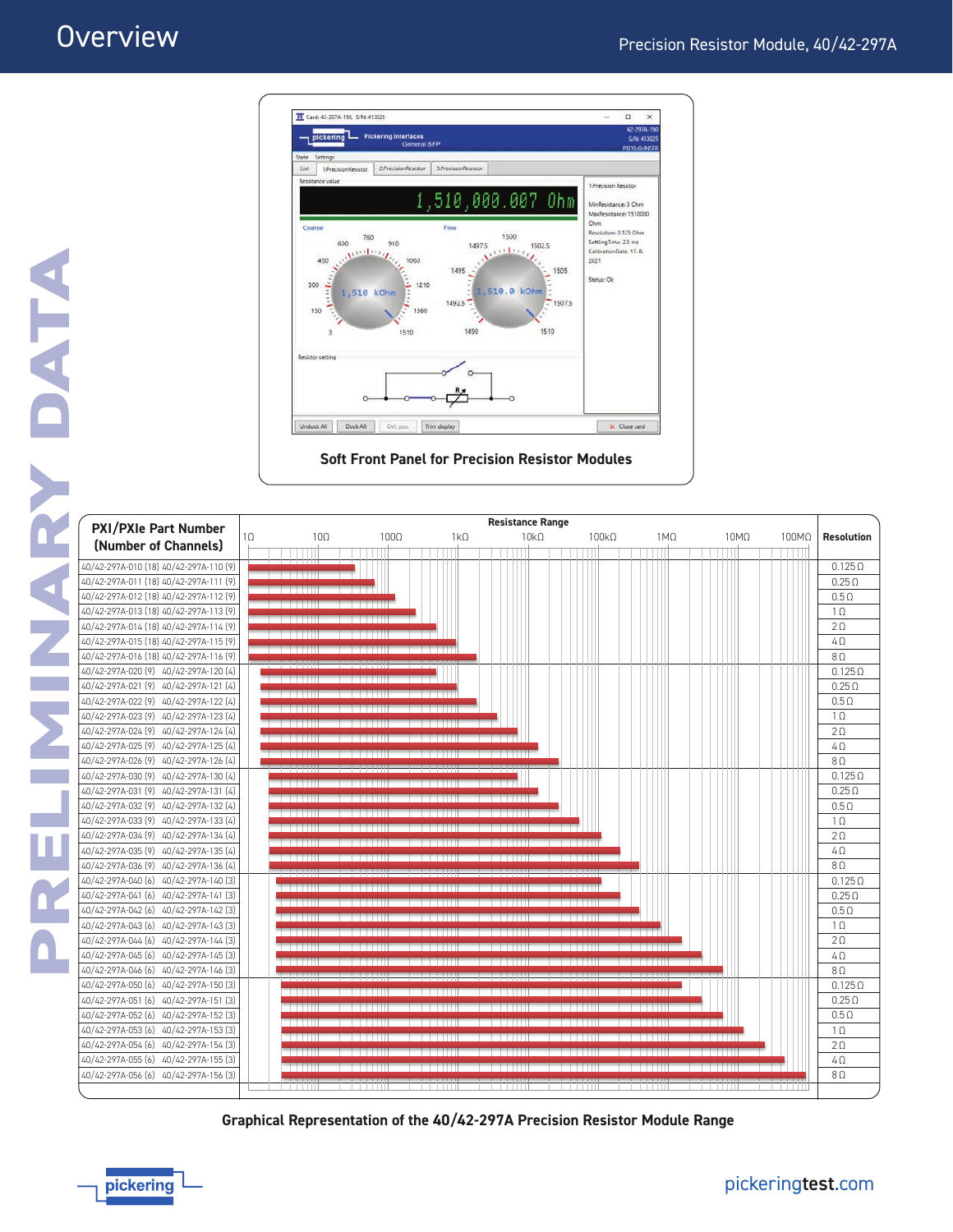#### **Specification**

| ±0.2% ±Resolution @ <300 Ω @ ±10 °C,<br>Accuracy:<br>±0.1% ±Resolution @ >300 Ω @ ±10 °C<br>from calibration temperature (factory<br>calibration @ 21 °C)<br>Fault Simulation:<br>Open and short circuit<br>(typically <0.3 Ω)<br>Max Power:<br>$0.5 W+$<br>Max Voltage:<br>200 V* or as limited by power<br>Thermal Offset:<br>6 µV max<br>Settling Time:<br>$3 ms+$<br>Software Control:<br>By resistance calls to module for<br>selected channel.<br>Calibration:<br>4-wire resistance measurement of<br>selected channel for verification<br>purposes with UUT removed and<br>a special cable assembly attached.<br>Factory calibration data is stored in |  |  |  |  |  |
|---------------------------------------------------------------------------------------------------------------------------------------------------------------------------------------------------------------------------------------------------------------------------------------------------------------------------------------------------------------------------------------------------------------------------------------------------------------------------------------------------------------------------------------------------------------------------------------------------------------------------------------------------------------|--|--|--|--|--|
|                                                                                                                                                                                                                                                                                                                                                                                                                                                                                                                                                                                                                                                               |  |  |  |  |  |
|                                                                                                                                                                                                                                                                                                                                                                                                                                                                                                                                                                                                                                                               |  |  |  |  |  |
|                                                                                                                                                                                                                                                                                                                                                                                                                                                                                                                                                                                                                                                               |  |  |  |  |  |
|                                                                                                                                                                                                                                                                                                                                                                                                                                                                                                                                                                                                                                                               |  |  |  |  |  |
|                                                                                                                                                                                                                                                                                                                                                                                                                                                                                                                                                                                                                                                               |  |  |  |  |  |
|                                                                                                                                                                                                                                                                                                                                                                                                                                                                                                                                                                                                                                                               |  |  |  |  |  |
|                                                                                                                                                                                                                                                                                                                                                                                                                                                                                                                                                                                                                                                               |  |  |  |  |  |
| the module.                                                                                                                                                                                                                                                                                                                                                                                                                                                                                                                                                                                                                                                   |  |  |  |  |  |
| <b>Expected Life</b><br>(operations):<br>100 million (10 mA)                                                                                                                                                                                                                                                                                                                                                                                                                                                                                                                                                                                                  |  |  |  |  |  |
| * For full voltage rating, signal sources must be fully<br>isolated from mains supply and safety earth.<br>† Or as limited by voltage/current.<br>‡ The total operate time when setting a resistance may be<br>longer depending upon the change requested due to relay<br>sequencing.                                                                                                                                                                                                                                                                                                                                                                         |  |  |  |  |  |
| Power Requirements - 40-297A                                                                                                                                                                                                                                                                                                                                                                                                                                                                                                                                                                                                                                  |  |  |  |  |  |
| $+3.3V$<br>$+12V$<br>$-12V$<br>$+5V$                                                                                                                                                                                                                                                                                                                                                                                                                                                                                                                                                                                                                          |  |  |  |  |  |
| 0.24A<br>$1.6A$ max<br>O<br>0                                                                                                                                                                                                                                                                                                                                                                                                                                                                                                                                                                                                                                 |  |  |  |  |  |
| Yower Requirements - 42-297A                                                                                                                                                                                                                                                                                                                                                                                                                                                                                                                                                                                                                                  |  |  |  |  |  |
| $+3.3V$<br>$+12V$                                                                                                                                                                                                                                                                                                                                                                                                                                                                                                                                                                                                                                             |  |  |  |  |  |
| 0.46A<br>$0.75A$ max                                                                                                                                                                                                                                                                                                                                                                                                                                                                                                                                                                                                                                          |  |  |  |  |  |
|                                                                                                                                                                                                                                                                                                                                                                                                                                                                                                                                                                                                                                                               |  |  |  |  |  |
|                                                                                                                                                                                                                                                                                                                                                                                                                                                                                                                                                                                                                                                               |  |  |  |  |  |

| $+3.3V$ | +5 V      | $+12$ | $-12$ <sup>'</sup> |
|---------|-----------|-------|--------------------|
| U.24 A  | 1.6 A max | ັ     | U                  |

# Power Requirements - 42-297A

| $+3.3V$ | $+12V$      |
|---------|-------------|
| 0.46 A  | $0.75A$ max |

40-297A - Single slot 3U PXI (CompactPCI card).

42-297A - Single slot 3U PXIe, compatible with PXIe hybrid slot.

3D models for all versions in a variety of popular file formats are available on request.

#### **Connectors**

Altitude:

40-297A - PXI bus via 32-bit P1/J1 backplane connector.

42-297A - PXIe bus via XJ3 and XJ4 backplane connectors.

Resistor channel signals via front panel 37-pin male D-Type connector.

#### Operating/Storage Conditions

#### Operating Conditions

| Operating Temperature:                  | $0^{\circ}$ C to +55 $^{\circ}$ C                  |  |  |
|-----------------------------------------|----------------------------------------------------|--|--|
| Humidity:                               | Up to 90% non-condensing                           |  |  |
| Altitude:                               | $5000 \,\mathrm{m}$                                |  |  |
| <b>Storage and Transport Conditions</b> |                                                    |  |  |
| Storage Temperature:                    | $-20\,^{\circ}\text{C}$ to $+75\,^{\circ}\text{C}$ |  |  |
| Humidity:                               | Up to 90% non-condensing                           |  |  |

15000m

## PXI & CompactPCI Compliance - 40-297A

The module is compliant with the PXI Specification 2.2. Local Bus, Trigger Bus and Star Trigger are not implemented.

Uses a 33MHz 32-bit backplane interface.

#### PXIe Compliance - 42-297A

The module is compliant with the PXIe Specification 1.0. Local Bus, Trigger Bus and Star Trigger are not implemented.

#### Safety & CE Compliance

All modules are fully CE compliant and meet applicable EU directives: Low-voltage safety EN61010-1:2010, EMC Immunity EN61326-1:2013, Emissions EN55011:2009+A1:2010.

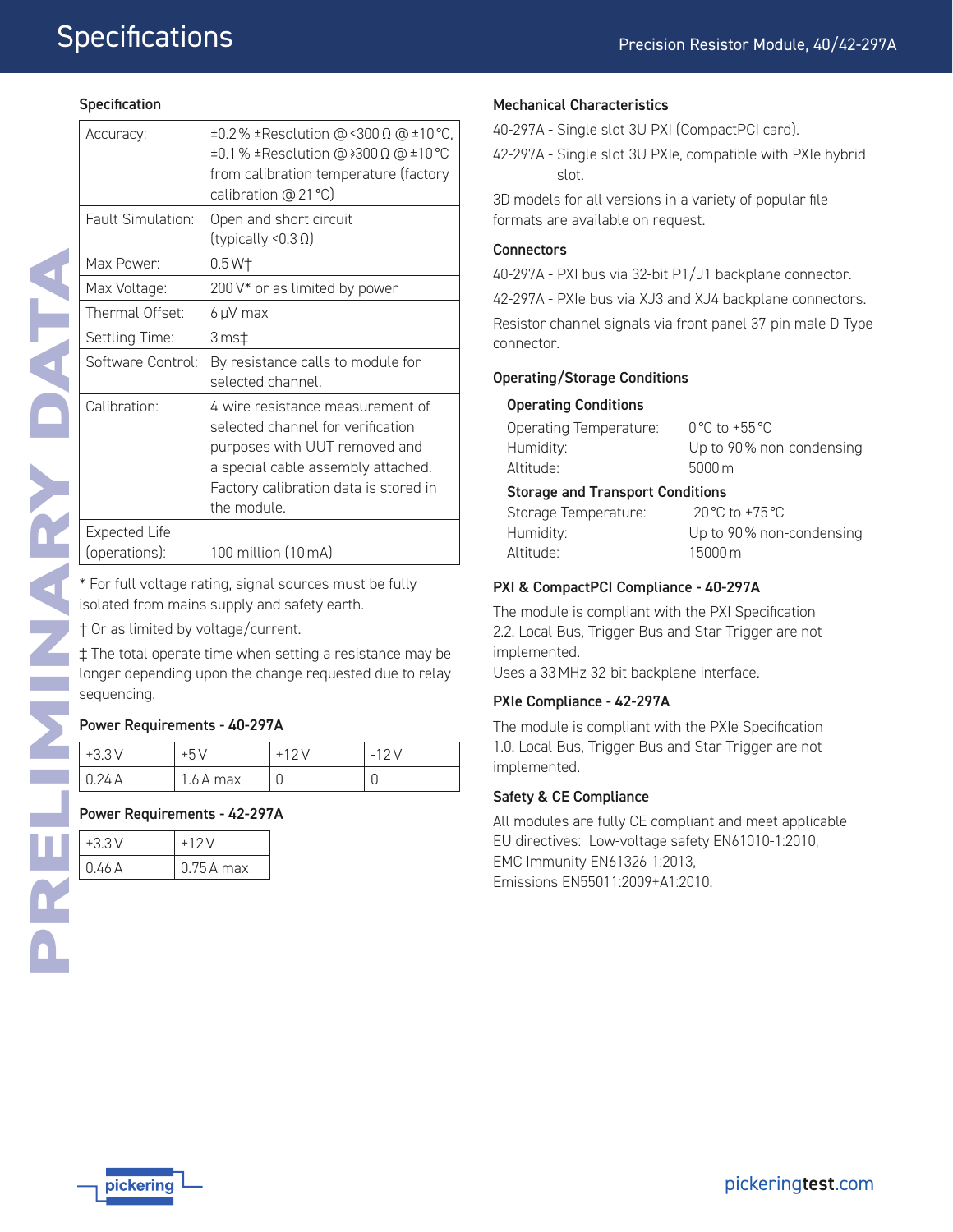# Ordering Information

| $0.125 \Omega$ Resolution |            |                            |    |                     |  |  |
|---------------------------|------------|----------------------------|----|---------------------|--|--|
| Range                     |            | Channels Order Code        |    | Channels Order Code |  |  |
| 1 0 to 31 0               | 9          | 40-297A-110                | 18 | 40-297A-010         |  |  |
| 1.5 Q to 472 Q            | 4          | 40-297A-120                | 9  | 40-297A-020         |  |  |
| 20 to 6.97 kO             | 4          | 40-297A-130                | 9  | 40-297A-030         |  |  |
| $2.50$ to $102k0$         | 3          | 40-297A-140                | 6  | 40-297A-040         |  |  |
| 30 to 1.51 MO             | 3          | 40-297A-150                | 6  | 40-297A-050         |  |  |
| $0.25 \Omega$ Resolution  |            |                            |    |                     |  |  |
| Range                     |            | <b>Channels</b> Order Code |    | Channels Order Code |  |  |
| 1 0 to 61 0               | 9          | 40-297A-111                | 18 | 40-297A-011         |  |  |
| $1.5.0 + 0.025.0$         | $\sqrt{2}$ | $1.0 - 2071 - 121$         | O  | $1.0 - 2971 - 021$  |  |  |

# 10 - 297A - 12 2 Ω to 13.6 kΩ | 4 40-297A-131 | 9 40-297A-031  $3\Omega$  to 2.97 M $\Omega$  | 3 40-297A-151 | 6 40-297A-051

#### 0.5 Ω Resolution

| $0.25 \Omega$ Resolution               |                 |                         |                 |                            |  |  |  |
|----------------------------------------|-----------------|-------------------------|-----------------|----------------------------|--|--|--|
| Range                                  |                 | Channels Order Code     |                 | <b>Channels</b> Order Code |  |  |  |
| $1 \Omega$ to 61 $\Omega$              | 9               | 40-297A-111             | 18              | 40-297A-011                |  |  |  |
| $1.5 \Omega$ to $925 \Omega$           | 4               | 40-297A-121             | 9               | 40-297A-021                |  |  |  |
| $2\Omega$ to 13.6 k $\Omega$           | 4               | 40-297A-131             | 9               | 40-297A-031                |  |  |  |
| 2.5 Ω to 201 kΩ                        | 3               | 40-297A-141             | 6               | 40-297A-041                |  |  |  |
| 3 Ω to 2.97 MΩ                         | 3               | 40-297A-151             | 6               | 40-297A-051                |  |  |  |
| $0.5 \Omega$ Resolution                |                 |                         |                 |                            |  |  |  |
| Range                                  |                 | Channels Order Code     | Channels        | <b>Order Code</b>          |  |  |  |
| $1 \Omega$ to $120 \Omega$             | 9               | 40-297A-112             | 18              | 40-297A-012                |  |  |  |
| $1.5 \Omega$ to $1.81 \text{ k}\Omega$ | 4               | 40-297A-122             | 9               | 40-297A-022                |  |  |  |
| 2 Ω to 26.7 kΩ                         | 4               | 40-297A-132             | 9               | 40-297A-032                |  |  |  |
| $2.5 \Omega$ to 395 k $\Omega$         | 3               | 40-297A-142             | 6               | 40-297A-042                |  |  |  |
| 3 Ω to 5.82 MΩ                         | 3               | 40-297A-152             | 6               | 40-297A-052                |  |  |  |
|                                        |                 | 1 $\Omega$ Resolution   |                 |                            |  |  |  |
| Range                                  |                 | Channels Order Code     | <b>Channels</b> | Order Code                 |  |  |  |
| $1 \Omega$ to 238 $\Omega$             | 9               | 40-297A-113             | 18              | 40-297A-013                |  |  |  |
| $1.5 \Omega$ to 3.55 k $\Omega$        | 4               | 40-297A-123             | 9               | 40-297A-023                |  |  |  |
| $2\Omega$ to 52.4 k $\Omega$           | 4               | 40-297A-133             | 9               | 40-297A-033                |  |  |  |
| 2.5 Ω to 773 kΩ                        | 3               | 40-297A-143             | 6               | 40-297A-043                |  |  |  |
| 3Ω to 11.4 MΩ                          | 3               | 40-297A-153             | 6               | 40-297A-053                |  |  |  |
|                                        |                 | $2 \Omega$ Resolution   |                 |                            |  |  |  |
| Range                                  | <b>Channels</b> | <b>Order Code</b>       | Channels        | <b>Order Code</b>          |  |  |  |
| 1 Q to 470 Q                           | 9               | 40-297A-114             | 18              | 40-297A-014                |  |  |  |
| $1.5 \Omega$ to 6.97 k $\Omega$        | 4               | 40-297A-124             | 9               | 40-297A-024                |  |  |  |
| $2 \Omega$ to $102 \text{k}\Omega$     | 4               | 40-297A-134             | 9               | 40-297A-034                |  |  |  |
| $2.5 \Omega$ to 1.51 M $\Omega$        | 3               | 40-297A-144             | 6               | 40-297A-044                |  |  |  |
| 3 Ω to 22.3 MΩ                         | 3               | 40-297A-154             | 6               | 40-297A-054                |  |  |  |
|                                        |                 | $4\,\Omega$ Resolution* |                 |                            |  |  |  |
| Range                                  |                 | Channels Order Code     | Channels        | <b>Order Code</b>          |  |  |  |
| $1 \Omega$ to $920 \Omega$             | 9               | 40-297A-115             | 18              | 40-297A-015                |  |  |  |
| $1.5 \Omega$ to $13.6 \text{ k}\Omega$ | 4               | 40-297A-125             | 9               | 40-297A-025                |  |  |  |
| 2 Ω to 201 kΩ                          | 4               | 40-297A-135             | 9               | 40-297A-035                |  |  |  |
| 2.5 Ω to 2.97 MΩ                       | 3               | 40-297A-145             | 6               | 40-297A-045                |  |  |  |

#### 1 Ω Resolution

| Range                         |   | Channels Order Code |    | Channels Order Code |
|-------------------------------|---|---------------------|----|---------------------|
| $1 \Omega$ to 238 $\Omega$    | 9 | 40-297A-113         | 18 | 40-297A-013         |
| $1.50$ to $3.55$ kO           | 4 | 40-297A-123         | 9  | 40-297A-023         |
| $2 \Omega$ to 52.4 k $\Omega$ | 4 | 40-297A-133         | 9  | 40-297A-033         |
| $2.50$ to $773k0$             | З | 40-297A-143         | h  | 40-297A-043         |
| $3\Omega$ to 11.4 M $\Omega$  | 3 | 40-297A-153         | 6  | 40-297A-053         |

#### 2 Ω Resolution

| Range                              |   | Channels Order Code |    | Channels Order Code |
|------------------------------------|---|---------------------|----|---------------------|
| $1 \Omega$ to 470 $\Omega$         | 9 | 40-297A-114         | 18 | 40-297A-014         |
| $1.5 \Omega$ to 6.97 k $\Omega$    | 4 | 40-297A-124         | 9  | 40-297A-024         |
| $2 \Omega$ to $102 \text{k}\Omega$ | 4 | 40-297A-134         | 9  | 40-297A-034         |
| $2.5 \Omega$ to 1.51 M $\Omega$    | 3 | 40-297A-144         | 6  | 40-297A-044         |
| $3\Omega$ to 22.3 M $\Omega$       | 3 | 40-297A-154         | 6  | 40-297A-054         |

#### 4 Ω Resolution\*

| Range                               |   | Channels Order Code |    | Channels Order Code |
|-------------------------------------|---|---------------------|----|---------------------|
| $1 \Omega$ to $920 \Omega$          |   | 40-297A-115         | 18 | 40-297A-015         |
| $1.5 \Omega$ to $13.6 \, k\Omega$   | 4 | 40-297A-125         | 9  | 40-297A-025         |
| $2 \Omega$ to $201 \text{ k}\Omega$ | 4 | 40-297A-135         | 9  | 40-297A-035         |
| 2.5 Ω to 2.97 MΩ                    | З | 40-297A-145         | 6  | 40-297A-045         |
| $3\Omega$ to 43.8 M $\Omega$        | 3 | 40-297A-155         | 6  | 40-297A-055         |

#### 8 Ω Resolution\*

| Range                           |   | Channels Order Code |    | Channels Order Code |
|---------------------------------|---|---------------------|----|---------------------|
| 1 0 to 1.8 kO                   | 9 | 40-297A-116         | 18 | 40-297A-016         |
| $1.5 \Omega$ to 26.7 k $\Omega$ | 4 | 40-297A-126         | 9  | 40-297A-026         |
| $2\Omega$ to 395 k $\Omega$     | 4 | 40-297A-136         | 9  | 40-297A-036         |
| $2.5 \Omega$ to 5.82 M $\Omega$ | 3 | 40-297A-146         | 6  | 40-297A-046         |
| $3\Omega$ to 85.3 M $\Omega$    | 3 | 40-297A-156         | 6  | 40-297A-056         |

#### Product Order Codes - PXIe Versions  $0.1250$  Becaluti

| U. IZƏN RESOLULION     |  |                                         |    |             |
|------------------------|--|-----------------------------------------|----|-------------|
| Range                  |  | Channels Order Code Channels Order Code |    |             |
| $10$ to $310$          |  | 42-297A-110                             | 18 | 42-297A-010 |
| $1.50$ to 472 $\Omega$ |  | 42-297A-120                             | Q  | 42-297A-020 |
| 2.0 to 6.97 kQ         |  | 42-297A-130                             |    | 42-297A-030 |

| 2.5 O to 102 kO | 42-297A-140 | 42-297A-040 |
|-----------------|-------------|-------------|
| 30 to 1.51 MO   | 42-297A-150 | 42-297A-050 |
|                 |             |             |

#### 0.25 Ω Resolution

| Range                        |   | Channels Order Code |    | Channels Order Code |
|------------------------------|---|---------------------|----|---------------------|
| $1 \Omega$ to 61 $\Omega$    | 9 | 42-297A-111         | 18 | 42-297A-011         |
| $1.50$ to $9250$             | 4 | 42-297A-121         | 9  | 42-297A-021         |
| 20 to 13.6 kQ                | 4 | 42-297A-131         | 9  | 42-297A-031         |
| $2.50$ to $201$ kO           | 3 | 42-297A-141         | 6  | 42-297A-041         |
| $3\Omega$ to 2.97 M $\Omega$ | 3 | 42-297A-151         | 6  | 42-297A-051         |

#### 0.5 Ω Resolution

| Range                               |   | Channels Order Code |    | Channels Order Code |
|-------------------------------------|---|---------------------|----|---------------------|
| $1 \Omega$ to $120 \Omega$          | 9 | 42-297A-112         | 18 | 42-297A-012         |
| $1.5$ Ω to 1.81 kΩ                  | 4 | 42-297A-122         | 9  | 42-297A-022         |
| $2 \Omega$ to $26.7 \text{k}\Omega$ | Δ | 42-297A-132         | 9  | 42-297A-032         |
| $2.5 \Omega$ to 395 k $\Omega$      | 3 | 42-297A-142         | 6  | 42-297A-042         |
| $3\Omega$ to 5.82 M $\Omega$        | 3 | 42-297A-152         | 6  | 42-297A-052         |

#### 1 Ω Resolution

| Range                                |   | Channels Order Code |    | Channels Order Code |
|--------------------------------------|---|---------------------|----|---------------------|
| $1 \Omega$ to 238 $\Omega$           | Q | 42-297A-113         | 18 | 42-297A-013         |
| $1.5 \Omega$ to 3.55 k $\Omega$      | 4 | 42-297A-123         | 9  | 42-297A-023         |
| $2 \Omega$ to 52.4 k $\Omega$        | 4 | 42-297A-133         | 9  | 42-297A-033         |
| $2.5 \Omega$ to $773 \text{k}\Omega$ | 3 | 42-297A-143         | 6  | 42-297A-043         |
| 30 to 11.4 MO                        | 3 | 42-297A-153         | 6  | 42-297A-053         |

#### 2 Ω Resolution

| Range                           |   | Channels Order Code |    | Channels Order Code |
|---------------------------------|---|---------------------|----|---------------------|
| $1 \Omega$ to 470 $\Omega$      | 9 | 42-297A-114         | 18 | 42-297A-014         |
| $1.5 \Omega$ to 6.97 k $\Omega$ | 4 | 42-297A-124         | 9  | 42-297A-024         |
| 20 to 102 kO                    |   | 42-297A-134         | 9  | 42-297A-034         |
| $2.5 \Omega$ to 1.51 M $\Omega$ | 3 | 42-297A-144         | 6  | 42-297A-044         |
| $3\Omega$ to 22.3 M $\Omega$    | 3 | 42-297A-154         | 6  | 42-297A-054         |

#### 4 Ω Resolution\*

| Range                      |   | Channels Order Code   Channels Order Code |    |             |
|----------------------------|---|-------------------------------------------|----|-------------|
| $1 \Omega$ to $920 \Omega$ |   | 42-297A-115                               | 18 | 42-297A-015 |
| $1.5$ Ω to 13.6 kΩ         |   | 42-297A-125                               | 9  | 42-297A-025 |
| 20 to 201 kO               |   | 42-297A-135                               | 9  | 42-297A-035 |
| $2.5 \Omega$ to 2.97 MQ    | З | 42-297A-145                               |    | 42-297A-045 |
| 30 to 43.8 MO              | 3 | 42-297A-155                               |    | 42-297A-055 |

#### 8 Ω Resolution\*

| Range                           |   | Channels Order Code |    | Channels Order Code |
|---------------------------------|---|---------------------|----|---------------------|
| $1 \Omega$ to $1.8 \, k\Omega$  |   | 42-297A-116         | 18 | 42-297A-016         |
| 1.5 Ω to 26.7 kΩ                |   | 42-297A-126         | 9  | 42-297A-026         |
| $2 \Omega$ to 395 k $\Omega$    |   | 42-297A-136         | 9  | 42-297A-036         |
| $2.5 \Omega$ to 5.82 M $\Omega$ | 3 | 42-297A-146         | 6  | 42-297A-046         |
| $3\Omega$ to 85.3 M $\Omega$    |   | 42-297A-156         |    | 42-297A-056         |

\*Due to the large resolution of the card, actual result on lower resistance will have a larger effect by the ±resolution than the % accuracy.

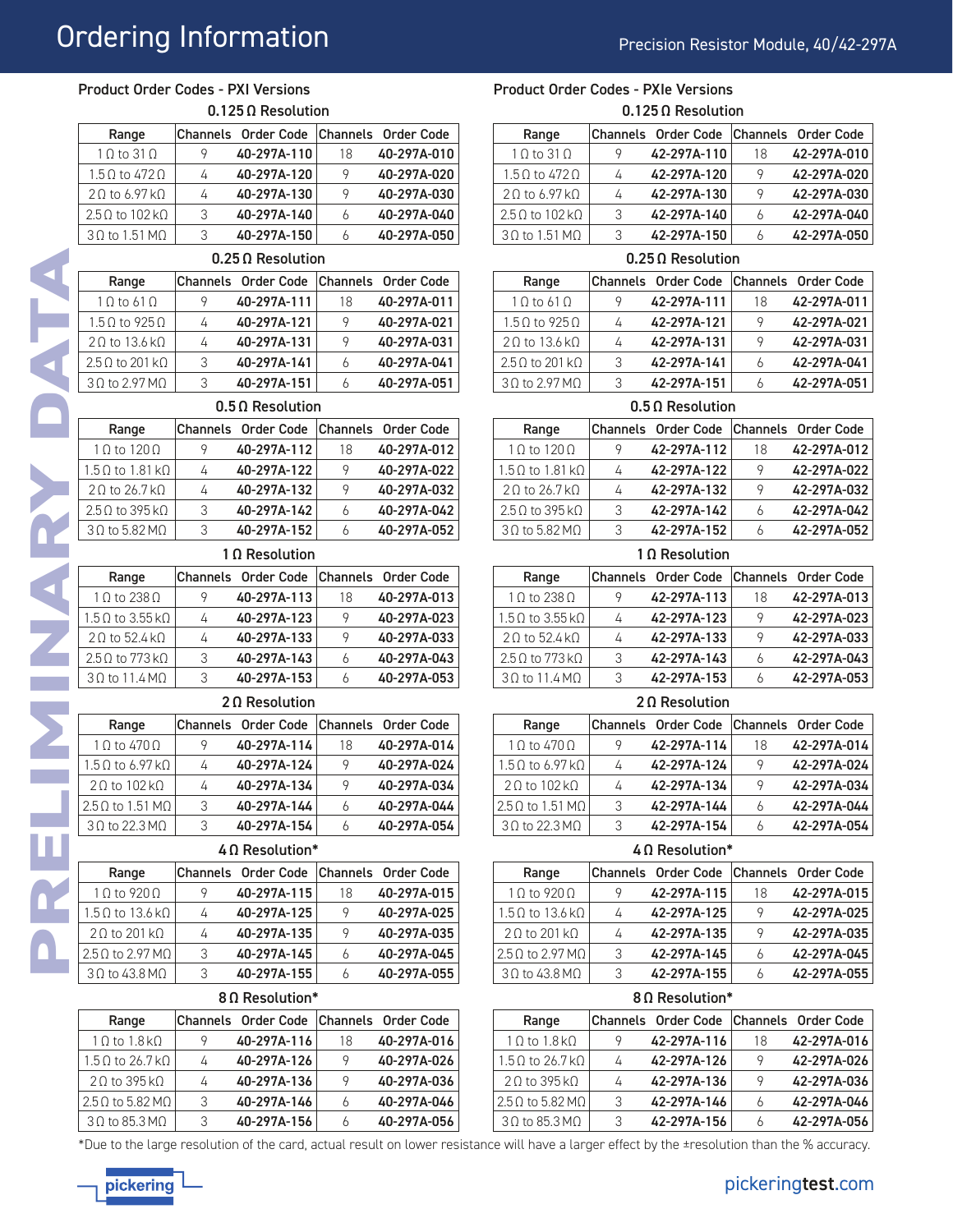#### Accessories:

Calibration lead for 4-wire resistance measurement using DMM - 37-pin D-type socket to shrouded 4 mm bayonet plugs,

1 m length: 40-975-037-1m

### Other Resistor Modules

| <b>Mating Connectors &amp; Cabling</b>                                                                                                                                               |  |  |  |  |
|--------------------------------------------------------------------------------------------------------------------------------------------------------------------------------------|--|--|--|--|
| For connection accessories for the 40/42-297A series<br>please refer to the 90-007D 37-pin D-Type Connector                                                                          |  |  |  |  |
| Accessories data sheet where a complete list and<br>documentation can be found for accessories, or refer to<br>the Connection Solutions catalog.                                     |  |  |  |  |
| <b>Other Resistor Modules</b>                                                                                                                                                        |  |  |  |  |
| Pickering Interfaces manufacture a range of variable<br>resistor modules in PXI and PXIe format. If you have a                                                                       |  |  |  |  |
| requirement for a variable resistor module please contact<br>your local sales office with the information below and we<br>will advise you on the best solution for your application. |  |  |  |  |
| Lowest Resistance +                                                                                                                                                                  |  |  |  |  |
| <b>Highest Resistance</b>                                                                                                                                                            |  |  |  |  |
| Resistance Resolution                                                                                                                                                                |  |  |  |  |
| Overall Accuracy                                                                                                                                                                     |  |  |  |  |
| Maximum Power/Current                                                                                                                                                                |  |  |  |  |
| Number of Channels (variable resistors)                                                                                                                                              |  |  |  |  |
| † Resistance is as measured across the user connector                                                                                                                                |  |  |  |  |
| terminals, minimum resistance must have a non-zero                                                                                                                                   |  |  |  |  |
| value.                                                                                                                                                                               |  |  |  |  |
|                                                                                                                                                                                      |  |  |  |  |
|                                                                                                                                                                                      |  |  |  |  |
|                                                                                                                                                                                      |  |  |  |  |
|                                                                                                                                                                                      |  |  |  |  |
|                                                                                                                                                                                      |  |  |  |  |
|                                                                                                                                                                                      |  |  |  |  |

#### Product Customization

Pickering modules are designed and manufactured on our own flexible manufacturing lines, giving complete product control and enabling simple customization to meet very specific requirements.

Customization can include:

- Alternative resistance range
- Alternative resolution
- Different number of channels
- Different performance specifications

All customized products are given a unique part number, fully documented and may be ordered at any time in the future. Please contact your local sales office to discuss.



**42-297 High Density Precision Resistor Modules in PXIe Format**

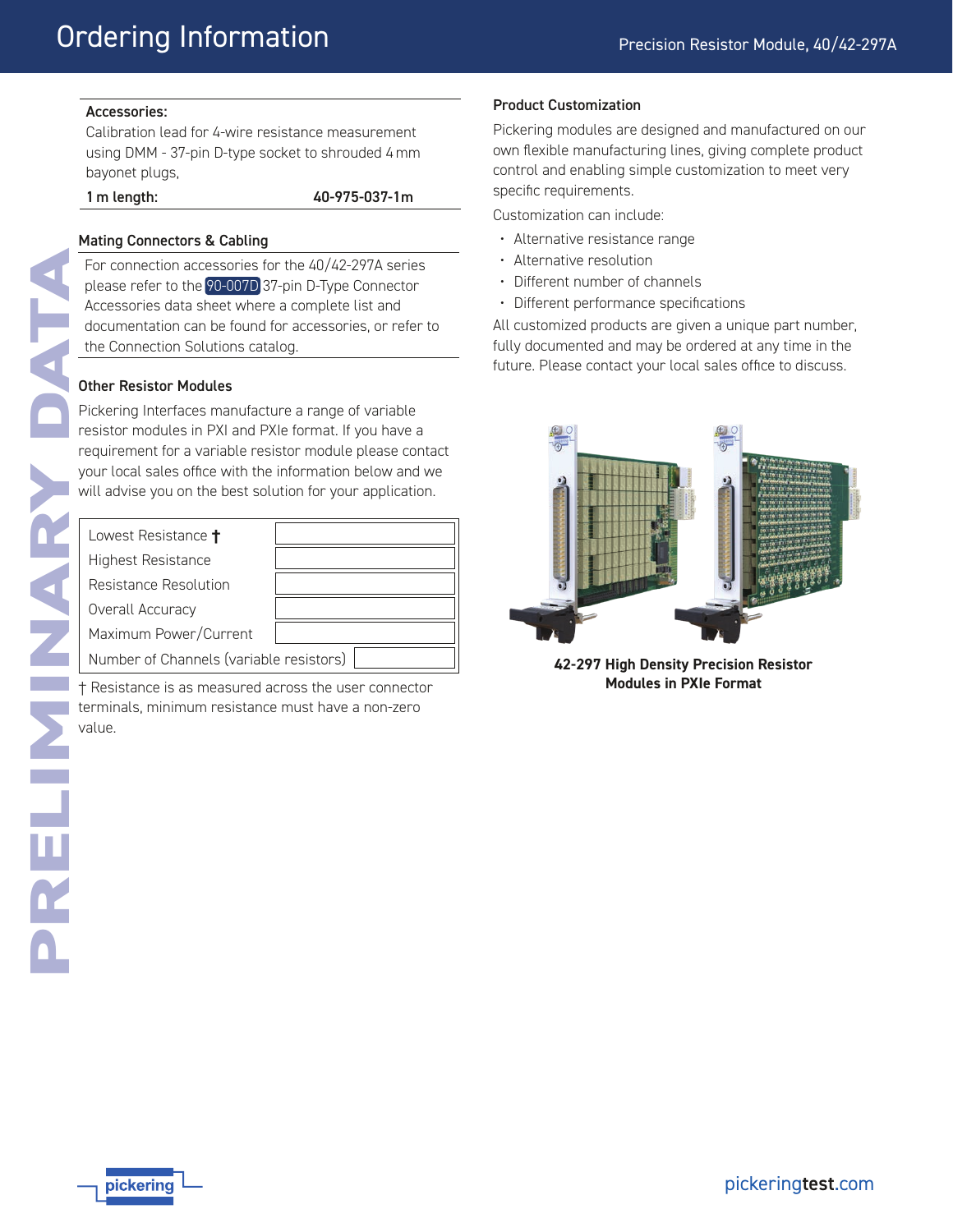# Chassis Compatibility

The PXI versions of this module must be used in a suitable chassis. They are compatible with the following chassis types:

- All chassis conforming to the 3U PXI and 3U Compact PCI (cPCI) specification
- Legacy and Hybrid Peripheral slots in a 3U PXI Express (PXIe) chassis
- Pickering Interfaces LXI or LXI/USB Modular Chassis

The PXIe versions of this module are compatible with the following chassis types:

- All chassis conforming to the 3U PXIe specification
- PXIe and Hybrid Peripheral slots in a 3U PXI Express (PXIe) chassis

# Chassis Selection Guide

### Standard PXI or hybrid PXIe Chassis from any Vendor:

- Mix our 1000+ PXI switching & simulation modules with any vendor's PXI instrumentation
- Embedded or remote Windows PC control
- Real-time Operating System Support
- High data bandwidths, especially with PXI Express
- Integrated module timing and synchronization

### Pickering LXI or LXI/USB Modular Chassis—only accept our 1000+ PXI Switching & Simulation Modules:

- Ethernet or USB control enables remote operation
- Low-cost control from practically any controller
- LXI provides manual control via Web browsers
- Driverless software support
- Power sequencing immunity
- Ethernet provides chassis/controller voltage isolation
- Independence from Windows operating system

# Connectivity Solutions

We provide a full range of supporting cable and connector solutions for all our switching products—20 connector families with 1200+ products. We offer everything from simple mating connectors to complex cables assemblies and terminal blocks. All assemblies are manufactured by Pickering and are guaranteed to mechanically and electrically mate to our modules.





Connectors & Backshells Multiway Cable Assemblies RF Cable Assemblies Connector Blocks



<u>UCD</u>



We also offer customized cabling and have a free online Cable Design Tool that can be used to create custom cable solutions for many applications. Visit: [pickeringtest.com/cdt](http://www.pickeringtest.com/cdt) to start your design.

#### Mass Interconnect

We recommend the use of a mass interconnect solution when an Interchangeable Test Adapter (ITA) is required for a PXI or LXI based test system. Our modules are fully supported by both Virginia Panel and MacPanel.

# Pickering Reed Relays

We are the only switch provider with in-house reed relay manufacturing capability via our Relay Division. These instrument grade reed relays feature *SoftCenter*™ technology, ensuring long service life and repeatable contact performance. To learn more, please go to: [pickeringrelay.com](http://www.pickeringrelay.com)





![](_page_5_Picture_42.jpeg)